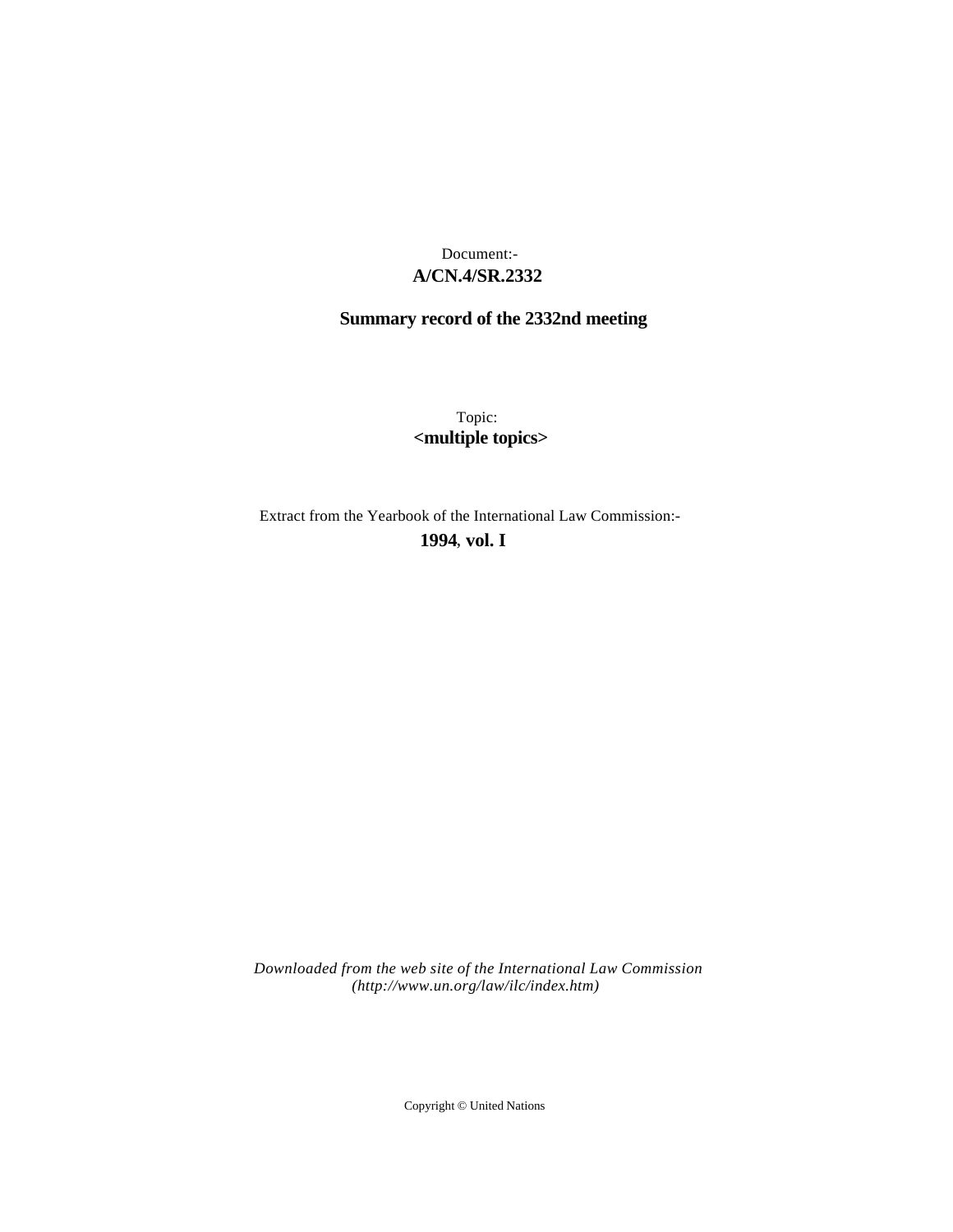37. Mr. BOWETT (Chairman of the Drafting Committee) announced that for the topics of "The law of the non-navigational uses of international watercourses" and "International liability for injurious consequences arising out of acts not prohibited by international law", the Drafting Group would consist of Mr. Al-Baharna, Mr. Calero Rodrigues, Mr. Fomba, Mr. Giiney, Mr. Idris, Mr. Kabatsi, Mr. Pambou-Tchivounda, Mr. Sreenivasa Rao, Mr. Szekely, Mr. Villagrán Kramer, Mr. Yamada and Mr. Yankov. For the topic of "State responsibility", the Drafting Committee would be made up of Mr. Al-Khasawneh, Mr. Calero Rodrigues, Mr. Crawford, Mr. de Saram, Mr. Eiriksson, Mr. Elaraby, Mr. Kabatsi, Mr. Kusuma-Atmadja, Mr. Mikulka, Mr. Pambou-Tchivounda, Mr. Pellet, Mr. Rosenstock and Mr. Tomuschat.

*The meeting rose at 1.05 p.m.*

### **2332nd MEETING**

*Thursday, 5 May 1994, at 3.10 p.m.*

#### *Chairman:* Mr. Vladlen VERESHCHETIN

*Present:* Mr. Bennouna, Mr. Bowett, Mr. Calero Rodrigues, Mr. Crawford, Mr. de Saram, Mr. Eiriksson, Mr. Fomba, Mr. Giiney, Mr. Idris, Mr. Kabatsi, Mr. Kusuma-Atmadja, Mr. Mahiou, Mr. Mikulka, Mr. Pambou-Tchivounda, Mr. Sreenivasa Rao, Mr. Razafindralambo, Mr. Rosenstock, Mr. Thiam, Mr. Tomuschat, Mr. Vargas Carreño, Mr. Villagrán Kramer, Mr. Yamada, Mr. Yankov.

**Draft Code of Crimes against the Peace and Security of Mankind** *(continued)* **(A/CN.4/457. sect. B, A/CN.4/458 and Add.1-8,<sup>1</sup> A/CN.4/460,<sup>1</sup> A/CN.4/ L.491 and Rev.l and 2 and Rev.2/Corr.l and Add.1-3)**

#### [Agenda item 4]

#### DRAFT STATUTE FOR AN INTERNATIONAL CRIMINAL COURT<sup>3</sup> *(continued)*

1. Mr. TOMUSCHAT said he did not altogether agree that the six propositions mentioned by Mr. Crawford (2330th meeting) had not been seriously challenged. Admittedly, the draft submitted to the General Assembly reflected current legal thinking, according to which there could be no other basis for the statute than an interna-

tional treaty, but he wondered whether the Commission had not fallen into the trap of juridical orthodoxy. As an organ of the international community, the proposed tribunal, or court, would have power to impose sanctions for grave breaches of the basic tenets upheld by that community, and it would symbolize the discipline the international community would exercise when sovereign arbitrary acts were committed. Yet when it came to the establishment and jurisdiction of the tribunal, the Commission deferred to the traditional principle of State sovereignty, whereby States would be free to accept or reject the statute, and to submit or not to submit to the jurisdiction of the tribunal. The power granted to the Security Council under article 25 of the draft statute (Cases referred to the Court by the Security Council) departed somewhat from that general scheme, but an impartial reading showed that it would take effect only *vis-a-vis* such States as had accepted the statute.

2. It had been suggested that the whole undertaking should be viewed as a step-by-step process but he feared that prudence on the part of the Commission might lead the international community into an impasse. Was there really any incentive for States to ratify the statute and submit to the court's jurisdiction when that would inevitably mean putting on trial not only persons who came from States that were political foes but also accepting the same mechanism when it came to themselves? There would certainly be no rush of political outsiders to deposit instruments of ratification. It had taken 10 years for the International Covenant on Civil and Political Rights and the International Covenant on Economic, Social and Cultural Rights to enter into force, and only two thirds of the nations of the world were now bound by them. Despite that undoubted success, it was a record that would be regarded as far from satisfactory in the case of criminal prosecutions. Events such as those now taking place in Rwanda called for a swifter response. One could hardly wait three decades for an international tribunal to become operative. In that connection, he read out an extract from a statement made by the representative of Venezuela on the occasion of the adoption of the statute of the International Tribunal for the Prosecution of Persons Responsible for Serious Violations of International Humanitarian Law Committed in the Territory of the Former Yugoslavia since 1991<sup>4</sup> a statement underlining the urgency of the need for a permanent tribunal.

3. It could, of course, be argued that, in any serious crisis, the Security Council would invoke its powers under Chapter VII of the Charter of the United Nations, as it had done in the case of the former Yugoslavia, but such an attitude would suggest that the Commission did not believe in its own endeavour and regarded it as more of an academic exercise for political ends. He realized that in adopting his position—one supported by Mr. Pellet (2331st meeting)—he was departing from the welltrodden path. There was every reason to do so, since the court would have the function of enforcing the basic values of the international community against individuals who, more often than not, were members of Gov-

<sup>1</sup> Reproduced in *Yearbook ... 1994,* vol. II (Part One).

 $<sup>2</sup>$  Ibid.</sup>

<sup>3</sup>  *Yearbook . . . 1993,* vol. II (Part Two), p. 100, document A/48/10, annex.

<sup>4</sup> Hereinafter referred to as the "International Tribunal". See Security Council resolutions 808 (1993) of 22 February 1993 and 827 (1993) of 25 May 1993.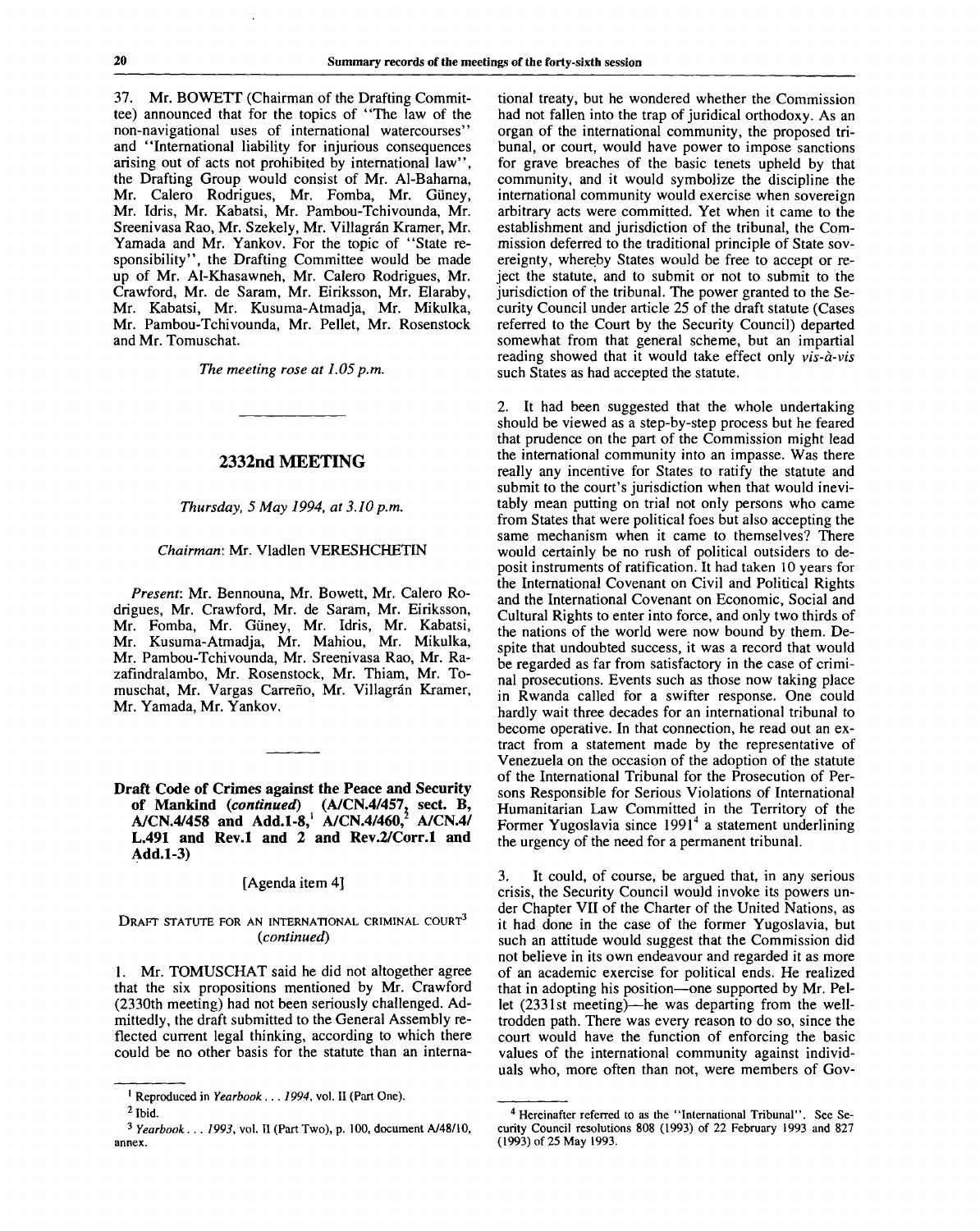ernment of States that had severed their ties with that community. The usual method of treaty-making was not suitable in the most serious cases when a trial of those responsible was essential in the interests of justice.

4. The Commission must offer the international community, and specifically the General Assembly, a model to show how the tribunal could be established without any State being able to prevent its becoming operative *vis-a-vis* its own nationals. Naturally, there were many ways in which an individual could be brought within the jurisdiction of the court, but the State of nationality continued to occupy an important place, in fact and in law.

5. Like Mr. Pellet, he wondered whether the General Assembly and the Security Council could not act jointly in creating the tribunal as a subsidiary organ. Although the General Assembly could not vest the tribunal with powers with respect to States and individuals, the Security Council could do so under Chapter VII of the Charter of the United Nations. Another, sounder, way of anchoring the tribunal in the Charter would be to amend the Charter; one article would suffice, and the statute of the court could then become an integral part of the Charter, like the Statute of ICJ. That method would have the advantage of producing a binding effect on all States Members of the United Nations as soon as two thirds had notified their agreement. Admittedly, the five major Powers would first have to give their agreement, but it was hard to conceive of an international court that did not command their support. He was not suggesting that his proposal should replace the 1993 draft statute<sup>5</sup> but rather that it should be put to the General Assembly as an alternative which reflected the community philosophy of which the tribunal was an offshoot.

6. Although the thinking behind articles 22 to 28 was correct, the drafting was too cumbersome and complex and should be reviewed. In particular, it should be imbued with the quality of intellectual accessibility. There was one major technical defect in the text: the court's jurisdiction *ratione materiae* should be clearly distinguished from the rules establishing the way in which jurisdiction could be conferred on the court. Article 22 (List of crimes defined by treaties) and article 26 (Special acceptance of jurisdiction by States in cases not covered by article 22), paragraph 2, formed one set of rules and should be brought together. On that point he agreed with Mr. Mikulka (2330th meeting) and Mr. Pellet.

7. There had been two different interpretations of article 22, one given by Mr. Crawford and one by Mr. Mikulka. According to Mr. Crawford (ibid.), treaty membership was irrelevant, the sole intention of article 22 being to provide that in trials of, for instance, cases of genocide, the relevant definition should be the conventional one. That interpretation, however, was not confirmed either by the wording of article 22 or by the commentary. He did not see how a State which was not a party to the Convention on the Prevention and Punishment of the Crime of Genocide could possibly refer to that Convention in its declaration under article 23 (Acceptance by States of jurisdiction over crimes listed in article 22). After all, the crimes defined in the various

conventions listed in article 22 were of an entirely different character. In some instances, such as genocide and war crimes, a customary rule ran parallel to the treaty rule, but in most instances that was not so. Also, Mr. Crawford's interpretation was not consistent with the principle *nullum crimen sine lege* as formulated in article 41, which made it abundantly clear that, in the case of article 22, it was the treaty rule that would constitute the basis for imposing punishment on the accused; were it otherwise, the expression "unless the treaty concerned was in force" in subparagraph *(a)* would make no sense.

8. Article 26, paragraph  $2(a)$ , with its reference to general international law, was therefore necessary, though it could become a dangerous stumbling block. States might refrain from accepting the statute and from conferring jurisdiction on the court because of what was concealed behind the cloak of general international law. It would then fall to the court to determine which crimes existed under general international law. Governments might feel that judges had too much political discretion as a result. He for one would be happy with a court that had jurisdiction solely with regard to genocide, war crimes, crimes against humanity, and drug-related crimes. Aggression had virtually never been dealt with in a juridical forum. What point was there in attempting to do the impossible?

9. He was not totally convinced of the logic that distinguished between the two categories of treaties covered, respectively, by article 22 and by article 26, paragraph 2 *(b),* and would reserve judgement on that issue.

10. One unavoidable question was whether article 22 should be made open-ended by incorporating a reference to multilateral treaties on international crimes. Some quality control was needed, however, for not every treaty could come within the purview of the court's jurisdiction. There should be some core element in the statute which States would automatically accept when they ratified that instrument. He would suggest just one crime for the purpose: genocide. If States were not even prepared to allow the court to try cases of genocide, the whole undertaking might as well be scrapped. He would further suggest that there should be a separate article on genocide: to combine two crimes in one provision, as occurred in article 22, seemed almost offensive.

11. The order of the draft articles should be rearranged. Specifically, articles 22 to 28, which constituted the draft's centre of gravity, should follow immediately after arricle 5 (Organs of the Tribunal). Organizational matters could be dealt with thereafter. Of the two different models the Commission might wish to follow—ICJ and the International Tribunal—the latter clearly seemed preferable.

12. While he agreed that trials *in absentia* might be legally admissible, he nevertheless considered that, politically, they were extremely unsound, for the court would then degenerate into a paper institution processing one case after the other, to no practical effect.

13. Mr. BENNOUNA asked whether Mr. Tomuschat considered the Commission could make a proposal to the General Assembly that would be contrary to, or not in conformity with, the Charter of the United Nations, such

<sup>&</sup>lt;sup>5</sup> See footnote 3 above.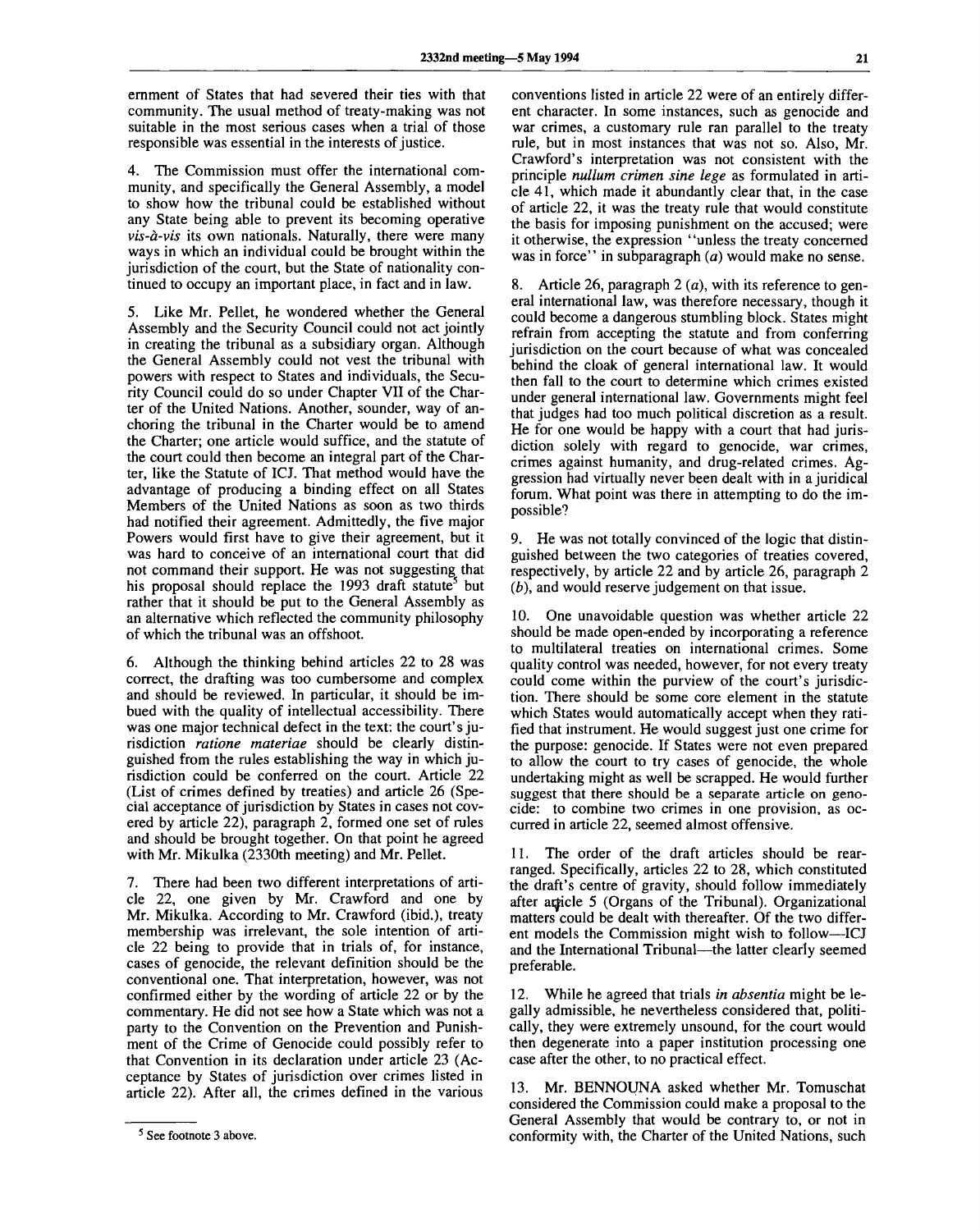as a proposal to provide for a new jurisdiction or to extend the jurisdiction of an organ of the United Nations. Also, did Mr. Tomuschat think that the Commission could propose to the General Assembly a revision of the Charter?

14. Mr. TOMUSCHAT said that, obviously, the Commission could not make proposals that were not in conformity with the Charter of the United Nations, but he did not think his own proposals were not in accord with the Charter. It was all a question of the interpretation of the powers of the General Assembly and the Security Council. Two years earlier no one would have dreamt that the Security Council could have jurisdiction to establish an international tribunal. None the less, despite some reservations all of the 15 States on the Council had approved the draft put forward by the Secretary-General and the feeling had been that it was fully in conformity with the Charter.

15. The Commission would not make an actual proposal to the General Assembly concerning an amendment to the Charter of the United Nations. It would merely point out that there were various ways of bringing a statute of the court into effect. The General Assembly could study the possibility of amending the Charter with a view to providing the court with a solid legal base, and that would have the advantage of making the court an organ of the United Nations. As already pointed out, the court could not be created by just a few States: it had to be an organ of the international community and it therefore had to have an organic link with the United Nations. All the legal possibilities should therefore be explored.

16. Mr. CRAWFORD said that, as far as the relationship between the court and the United Nations was concerned, there seemed to be a world of difference between the establishment of an international tribunal by the Security Council for a given situation under Chapter VII of the Charter of the United Nations and the establishment of an institution with general powers. As matters stood, the powers of the Security Council seemed to extend to the creation of ad hoc tribunals in situations where it deemed such a course necessary in order to maintain or restore international peace and security. Possibly the court should be created through some combination of Security Council and General Assembly resolutions and a treaty that would establish the future obligations of States. Resolutions in themselves would not be enough, however.

17. It was not so much the question of the relationship with the United Nations that should preoccupy the Commission as the issues so ably raised by Mr. Tomuschat. The main thing was to produce a defensible structure. If States did not accept that structure, then the issue of the relationship with the United Nations would not arise. If they did, then the issues could probably be resolved, as they had been in the case of the United Nations Convention on the Law of the Sea. There were various models of relationships with the United Nations and the categories were not closed.

18. Mr. Sreenivasa RAO said that the draft statute prepared by the Commission had captured most of the main elements involved, but some key provisions called for

close examination. The Commission, as an expert body, had a duty to the General Assembly and to the international community to give careful consideration to comments by Governments and not to be distracted by an artificial sense of urgency. The establishment of the International Tribunal meant that its experience, procedures and practices would provide the International Community with valuable pointers in achieving its own goals.

19. The first task was to prepare a statute for a permanent court to try individuals accused of committing crimes which, in the view of the international community: *(a)* posed a threat to international peace and security; *(b)* were contrary to good order and the well-being of the international community; and  $(c)$  shocked the judicial conscience of mankind. In its present form, the draft statute did not meet those tests for, under its terms, the court would not sit on a permanent basis, the judges being called upon to perform their tasks only as and when they were required to do so. In that sense, they were more in the nature of experts than judges. In his opinion, the matter required immediate rectification in the interests of the objectivity of the proposed tribunal.

20. While he was in favour of a list of crimes that would satisfy the *nullum crimen sine lege* principle and would form the basis of the court's jurisdiction, he considered that the list should include not only the crimes referred to in article 22 but also aggression, trafficking in narcotic drugs and genocide. In addition, it should be possible to amplify the list by means of international protocols, on the understanding that the statute would be agreed upon in the form of an international treaty. The relationship of the statute to the United Nations was a separate matter which required further reflection.

21. More important was the fact that the court's jurisdiction should be directly linked to the draft Code of Crimes against the Peace and Security of Mankind.<sup>6</sup> In that respect, he agreed that the court without the Code and the Code without the court—would be akin to a sovereign without a territory and vice versa. Any artificial separation of the two would fail to do justice to the Commission's work and to the international community's aspirations to establish an international criminal justice system which was as nearly complete as possible.

22. A related issue concerned the circumstances in which the court should exercise jurisdiction. Like some other members, he believed that jurisdiction should be based on the express consent of the State or States concerned, as provided for in alternative A of article 23 and in article 24 (Jurisdiction of the Court in relation to article 22), paragraph 2. As to the crime of genocide, assumption of jurisdiction by the court, as provided for in article 24, paragraph 1 *(b),* might involve an amendment of the Convention on the Prevention and Punishment of the Crime of Genocide; and if that were expressly proposed, it would help to avoid legal controversy before the proposed tribunal in the future.

<sup>&</sup>lt;sup>6</sup> For the text of the draft articles provisionally adopted on first reading, see *Yearbook* . . . *1991,* vol. II (Part Two), pp. 94 *et seq.*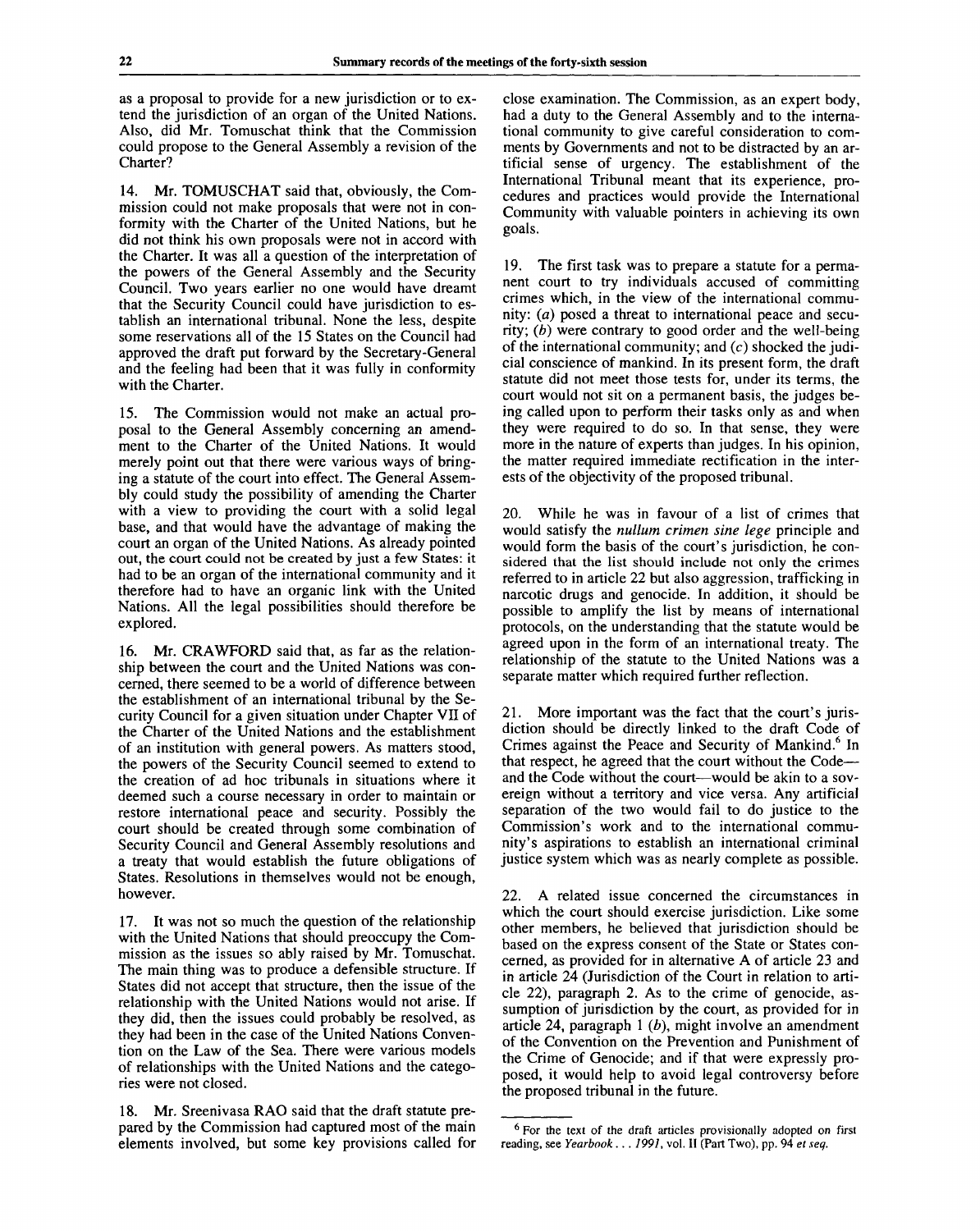such as to receive the widest possible acceptance within the international community, that the provision presently contained in the statute that would allow a State not party to the statute to accept the jurisdiction of the court ad hoc with respect to a particular crime might need to be reconsidered. While such a provision, from one point of view, might be thought to be a reasonable proposal, there was also the practical consideration that there was a very real possibility that it might operate as a substantial disincentive to widespread adherence to the statute.

41. The question of the subject matter jurisdiction of the court, or in other words the categories of crime that were to be brought within the court's jurisdiction, was a difficult and fundamental question that raised several issues which were clearly not simple to resolve. A great deal of effort had gone into the formulation of articles 22, 25 and 26, yet the approach proposed in the three articles gave rise to a number of difficulties. Was it appropriate to assume that States parties to the treaties listed in article 22 would consider referring the crimes covered by such treaties to the international criminal court? Only two of the treaties there listed envisaged such a court (the Convention on the Prevention and Punishment of the Crime of Genocide and the International Convention on the Suppression and Punishment of the Crime of Apartheid) and provided for the possibility of there being an international criminal court. Were some of the acts covered by definitions of crimes in the treaties listed in the article of such a magnitude as to be more appropriately dealt with by the international criminal court than by a national court already possessing jurisdiction over the act in question? Would the list of treaties in article 22 and the invocation of general international law under article 26 meet the criminal law requirements regarding precision that were epitomized in the principles *nullum crimen sine lege et nulla poena sine legel* Would it not be sensible, at least at the initial stage of the court's existence to limit its subject-matter jurisdiction only to those crimes as to whose magnitude and gravity there would be a consensus in the United and gravity there would be a consensus in the Officer requois. In this connection, chapter  $n$ , section  $A$ , or the report of the Secretary-General pursuant to paragraph 2<br>of Security Council resolution 808 (1993),<sup>9</sup> is informaof Security Council resolution also (1993), is informative. Mr. Calero Rodrigues had pointed out that the Commission must not foreclose the possibility of the draft Code of Crimes against the Peace and Security of Mankind providing a channel through which questions of jurisdiction *ratione materiae* could be considered.

42. The process by which an accused in a particular case is made subject to the jurisdiction of the court is made conditional on the prior consent of States having national jurisdiction in the case. Yet the provisions defining the States whose consent would be necessary (arts. 24, 25 and 63) were intricate in the extreme. It might be necessary to simplify them. One would also have to consider how the statute could be made to conform with the obligations of States under extradition agreements.

43. As to the provisions of articles 24 and 27, which contain references to the Security Council, they would

have to be considered very carefully. Article 24 in particular, which proposed that the court be accorded jurisdiction over cases referred to it on the authority of the Council, must be carefully reviewed in the light of such matters as the relevant provisions of the Charter of the United Nations; the inequality of the relationship between the Permanent and other Members of the Council in its decision-making procedures; the fact that differences of views among members might inhibit the Council from reaching decisions, along with whether the General Assembly ought to be granted a supplementary role when such differences arose and whether the fact that the decision-making process in the Council and in the Assembly was subject to considerations that should not be factors in any criminal justice system and therefore rendered those organs inappropriate for criminal justice purposes. While he readily understood the premises underlying article 27, a further look should be taken at the article's implications.

44. Mr. MAHIOU said there had been a number of answers to the question of the status of the court, some of them idealistic, others practical. An idealistic approach advocated by Mr. Tomuschat was that the court would be the equivalent, inits own domain, of ICJ. That would, of course, require revision of the Charter of the United Nations, but since the idea of changing the composition of the Security Council had been raised, and the Charter had to be revised for that purpose as well, it might be possible to kill two birds with one stone.

45. Two other solutions presented themselves: establishing the court by treaty or by a resolution of the General Assembly. After hearing Mr. Pellet's comments (2331st meeting), he had initially thought that the second solution might be the best. Achieving the adoption of a resolution by the General Assembly would be accomplished more readily and more easily than drafting a treaty and ensuring widespread ratification. On second glance, however, that solution became less attractive. The functions of the General Assembly, as outlined in Articles 10 to 13 of the Charter of the United Nations, were essentially to make recommendations: the Assembly rarely had the power to take decisions. The value of a recommendation as a sound basis for establishing an institution had frequently been called into question. Admittedly, there were precedents—the Assembly had already established subsidiary organs by recommendation, notably the United Nations Administrative Tribunal. Yet the court being envisaged by the Commission would need more sweeping powers than would a subsidiary organ of the Assembly, an organ which, under Article 22 of the Charter, was described as being "necessary for the performance of its [the General Assembly's] functions". That seemed to imply that the work of the subsidiary organ had to be an extension of the functions of the Assembly. Those functions were essentially to regulate international affairs, and not to pronounce sentence in legal cases. The whole question was quite complex and called for much more scrutiny.

46. Even if it was decided to establish the court on the basis of a General Assembly resolution, the question of its jurisdiction then arose. Would States that had not voted in favour of the resolution be subject to the court's jurisdiction? And if the question of State consent to

<sup>&</sup>lt;sup>9</sup> Document S/25704 and Corr.1 and Add.1.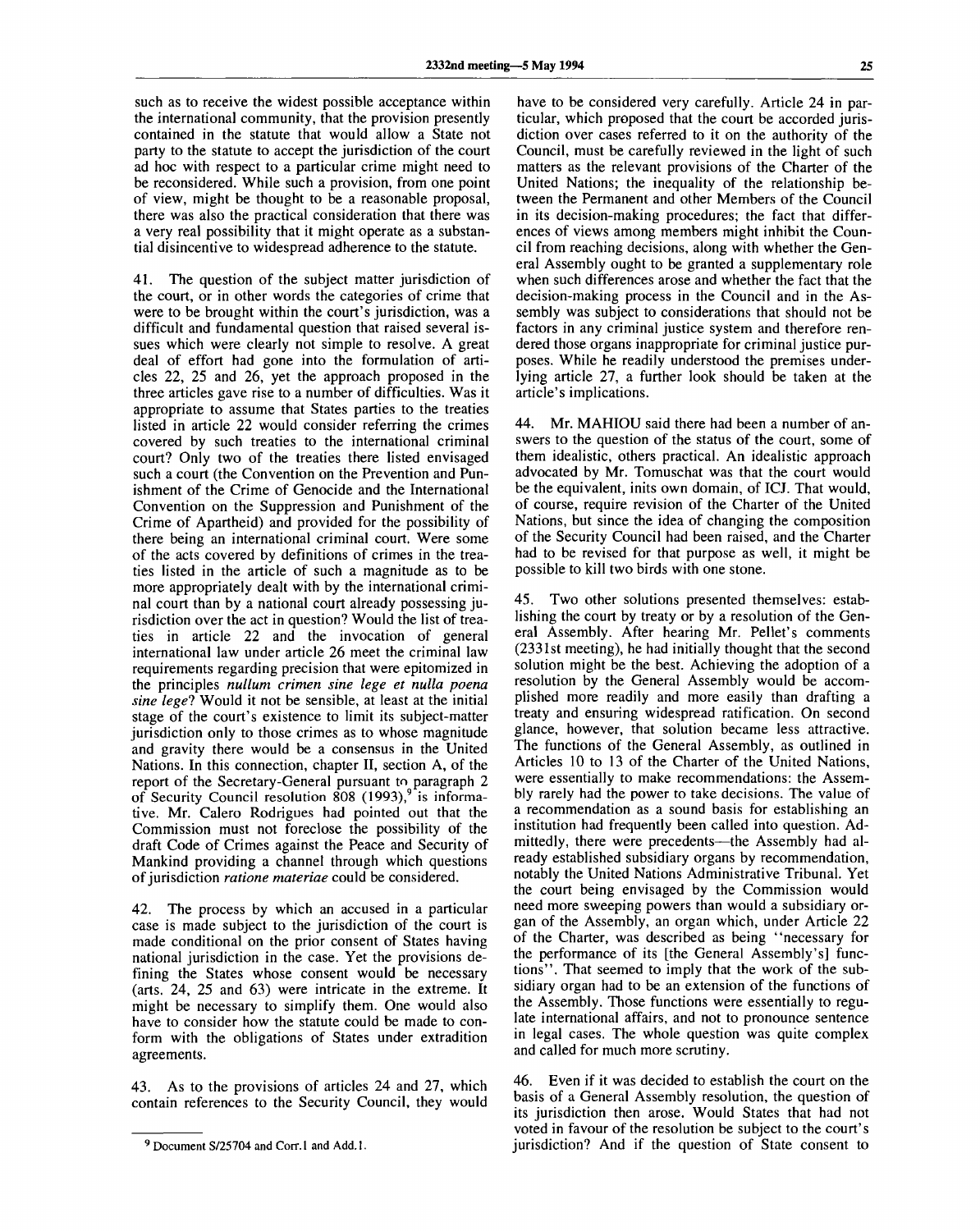jurisdiction was to be raised, then why not revert to the idea of establishing the court by adopting a treaty? The Working Group might also consider the possibility of both an Assembly resolution and a convention: the Assembly might, for example, recommend to all States the ratification of a convention. In any event, a decision on the matter should not be deferred too long.

47. The present text of part two of the statute was indeed excessively complex. A more straightforward approach should be followed, making it perfectly clear that States could not escape responsibility for certain crimes, and those crimes should be listed without any ambiguity. In that connection, the issue of the connection between the court and the Code of Crimes against the Peace and Security of Mankind could hardly be sidestepped. True, the Commission's work on the draft Code was at present running a little late and the emphasis had shifted to the preparation of the statute. However, the work being done on the court might actually help to advance the work on the draft Code, so that it was not unreasonable to hope that the Commission, by the end of its present term, would be able to submit both the draft Code and the draft statute to the General Assembly.

48. The draft statute erred in that it sought to cover too many crimes; a more realistic idea would be to pinpoint a hard core of crimes on which all States could agree. In the absence of agreement on a minimum number of crimes, there would be little point in having a court at all. Nevertheless, the door should be left open to the possibility of including crimes other than those forming part of the "hard core" list.

49. As to article 25, the authority of the Security Council was unquestionable in all matters pertaining to Chapter VII of the Charter of the United Nations, but he agreed with Mr. Crawford that the powers of the Security Council should not be extended beyond those limits. The General Assembly should have the power to refer to the court situations falling outside the purview of Chapter VII, including certain situations relating to international peace and security. He saw no reason why the General Assembly should be precluded from bringing before the court situations under Articles 33 and 55 of the Charter, and thought that article 25 of the draft statute should be improved accordingly.

50. On the question of the court's status (art. 4), he saw no inconsistency in the fact that the court would be permanent and the fact that it would sit only intermittently. The term of office of judges (art. 7, para. 6) should be reduced from 12 years to 9 and the square brackets in article 41  $(a)$ , on the principle of legality, should be deleted. Lastly, with reference to article 44 (Rights of the accused), paragraph 1 *(h),* he agreed with other members that the International Covenant on Civil and Political Rights did not prohibit trial *in absentia.* The accused certainly had the right to be present at the trial, but if he chose not to avail himself of that right, he could be tried in his absence.

51. Mr. GUNEY said that the relationship of the proposed court to the United Nations should be determined as a preliminary question within the framework of article 2. A decision in that regard would help to resolve a number of matters which as yet remained unregulated, such as the financing of the tribunal and the recruitment of its personnel. In defining the relationship between the court and the United Nations, full account should be taken both of the moral authority, credibility and universality of the future court and of its independence, impartiality and objectivity.

52. Endorsing the realistic and pragmatic approach adopted in article 4, which provided that the tribunal should sit when required to consider a case submitted to it, he said that, in the long term, a court remaining permanently in session might be envisaged with a view to encouraging the development of criminal law and ensuring uniformity of case-law. Article 7 (Election of judges) should provide for equitable geographical representation so as to ensure that the main legal systems were duly represented. Some limitation should be placed on the right of the accused to request the disqualification of a judge (art. 11, para. 3) in order to avoid abusive requests for disqualification on spurious grounds.

53. As to part two of the draft statute, dealing with jurisdiction and applicable law, the present structure of article 22 containing the list of treaty-defined crimes falling within the court's jurisdiction *ratione materiae* had been widely accepted. In his view, all anti-terrorist conventions of a universal nature should be included in the list, and he agreed with Mr. Crawford (2330th meeting) about the need to add the Convention against Torture and Other Cruel, Inhuman or Degrading Treatment or Punishment and the Protocol for the Suppression of Unlawful Acts of Violence at Airports Serving Internationa] Civil Aviation, Supplementary to the Convention for the Suppression of Unlawful Acts against the Safety of Civil Aviation. The jurisdiction of the court should be limited to the most serious crimes which offended the conscience of the international community. In any event, the list of crimes used to define the jurisdiction of the court should not be regarded as exhaustive and it should always remain possible for States to agree to add further treaties which had not yet been drafted or had not entered into force at the time of the statute's adoption.

54. He agreed with other members that a link should be established between the court and the Code of Crimes against the Peace and Security of Mankind. In his opinion, the reference to drug-related crimes and the United Nations Convention against Illicit Traffic in Narcotic Drugs and Psychotropic Substances, now figuring in article 26, paragraph 2 *(b),* should be transferred to article 22. In regard to article 25, the role of the Security Council should be confined to determining situations that might require the judicial intervention of the court. Lastly, he noted that the inclusion in article 26 of a paragraph extending the court's jurisdiction to crimes under general international law not covered by article 22 had been viewed as necessary by several delegations in the Sixth Committee because it made sure that serious crimes universally condemned by the international community but not yet defined by treaty would not go unpunished.

55. Mr. ROSENSTOCK stressed the need to strike a balance between ideal solutions and those which States could actually accept, whether in the form of a treaty or in any other form. Consistent with the approach adopted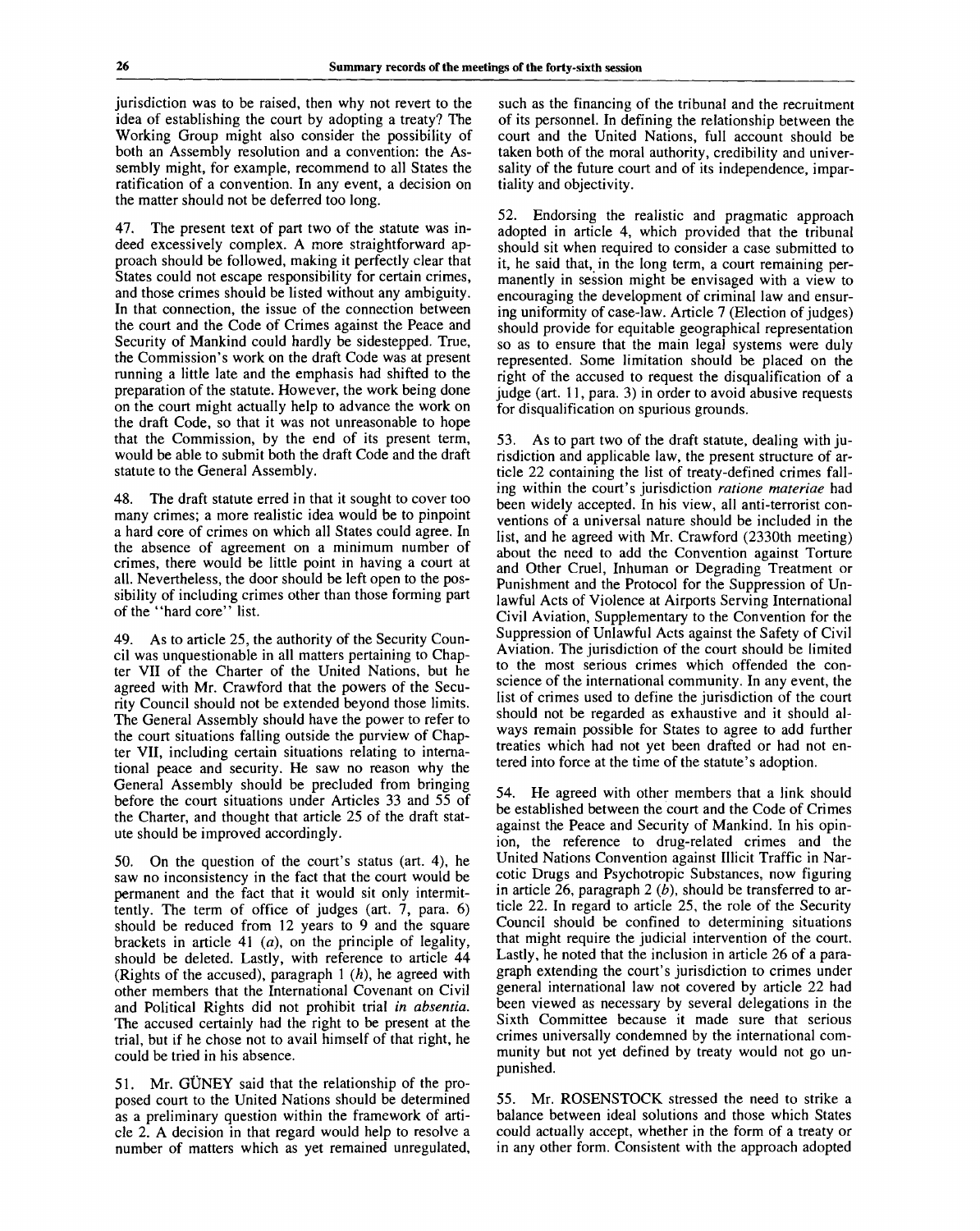in article 27, and bearing in mind the complex nature of the Security Council's involvement in efforts to deal with a multiplicity of conflicts around the world, it might be prudent to accord a similar role to the Security Council in all situations inherently involving international peace and security. Some of the reasons adduced by Mr. Bowett (2329th meeting) with regard to aggression, such as the risk of mischievous or harassment-type litigation, was perhaps even greater in other areas relating to international peace and security, such as grave breaches of the Geneva Conventions of 12 August 1949. A further look at the consent requirements might also be prudent in that context.

56. One of the few points on which he disagreed with Mr. Mahiou was the suggestion that the role assigned to the Security Council in article 27 should be extended to the General Assembly. It was important that the organ entrusted with a role of that kind should be able to act with legal effect, and he failed to see how the General Assembly could have any such role, as legal consequences could not flow from a recommendation.

57. Attention should be paid to the relationship between the regime now being set up and existing regimes designed to facilitate international legal cooperation, including bilateral and multilateral extradition regimes and, as appropriate, status of forces agreements. In that context it should be recalled that a key aspect of the Commission's basic approach, and one which had received wide endorsement by States, was that of envisaging the court as a facility for States parties to the statute—a supplement rather than a substitute for national trial-based systems. A prosecute or extradite obligation might be regarded as not necessarily satisfied by surrendering the accused to an international criminal court. Consideration might also be given to the question whether the State of custody should be barred from opting to extradite to a requesting State with which it had a relevant treaty relationship. Another question was whether, in the context, say, of status of forces agreements, renunciations of jurisdiction might not be rendered meaningless by incidental consequences of the statute currently being elaborated.

58. The Working Group might keep in mind the overall objective of seeking to supplement, and not to preempt, national jurisdiction. The question arose whether article 63 (Surrender of an accused person to the Tribunal), paragraph 6, provided adequate protection for a State which was investigating a situation but which had not yet made an accusation or taken the accused into custody. The supply to the procurator on a confidential basis of information concerning such a situation would be a valid basis for at least a finite period of delay. A further point was whether judges should not be specifically elected to appeals chambers and sit as appellate judges, rather than follow the system that was set out in article 56 (Proceedings on appeal). In short, should not the model of the International Tribunal be followed? Studies had suggested that a system in which trial judges rotated onto and off appellate chambers might result in greater collegiality than was desirable and in each watching out for the interests of the other in expectation of being extended similar courtesies. Moreover, further details about the requisite qualifications would appear to

be necessary if the Commission was specifically aiming at trial judges, for whom criminal trial experience would seem to be indispensable, as opposed to appellate judges, for whom broader experience might be acceptable.

59. The court should be given some discretion in certain circumstances to decline to accept a particular case on specific grounds—for instance, that it did not consider the case of sufficient gravity to merit a trial at international level or that the existing national tribunals could handle the matter expeditiously. Such discretion on the part of the court might mitigate the concerns raised with regard to the inclusion in article 26, paragraph 2 *(b),* of crimes under national law, such as drugrelated crimes and, for that matter, the "terrorism" conventions in article 22. It might be necessary to address the role of national law in greater detail, for with the possible exception of genocide, national law was likely to be an essential part of the directly applicable law, in view of the generality of the definitions.

60. Trial *in absentia* was a matter of policy more than anything else. There were ways of envisaging trial *in absentia* that did not violate fundamental human rights instruments. However, it was difficult to see what trial *in absentia* achieved and, indeed, its drawbacks had already been commented on. If a person was convicted *in absentia,* the conviction had no "bite" until he was taken into custody and, once he was in custody, another trial was needed. The second trial would confirm or overrule the results of the first, but either way, it was difficult to see how it was better than an indictment and the holding of the trial, if and when the person surrendered to custody. The person's inability to expose himself to a jurisdiction in which he would be taken into custody and handed over would be the same, whether in the case of indictment or conviction *in absentia.* In short, trial *in absentia* was not a good idea because of the highly dubious nature of any practical consequence stemming from a conviction *in absentia,* as opposed to an indictment.

61. Lastly, with regard to the problems raised by Mr. Crawford's reading of ways to deal with suspected lacunae, if the Commission deleted the reference to 'general international law" in article 26, paragraph 2 *(a),* very little would be lost by such a minor drafting change.

62. Mr. CALERO RODRIGUES stressed that account must also be taken of dissenting views if a useful instrument was to be produced.

63. He agreed in part with Mr. Pellet (2331st meeting) who, pointing to a number of shortcomings in the text in his usual abrasive fashion, had said that the draft statute was insufficiently international and too *etatiste* and that it was very weak with regard to jurisdiction. Indeed, the court had no inherent jurisdiction, for jurisdiction must always be conferred on it by States. That approach was too narrow. At issue were crimes that offended the conscience of mankind, yet a variety of procedural obstacles had been placed in the way of the court's judging such crimes. If an international criminal court was to be established, it was difficult to conceive of States being given the power to interfere with its taking action.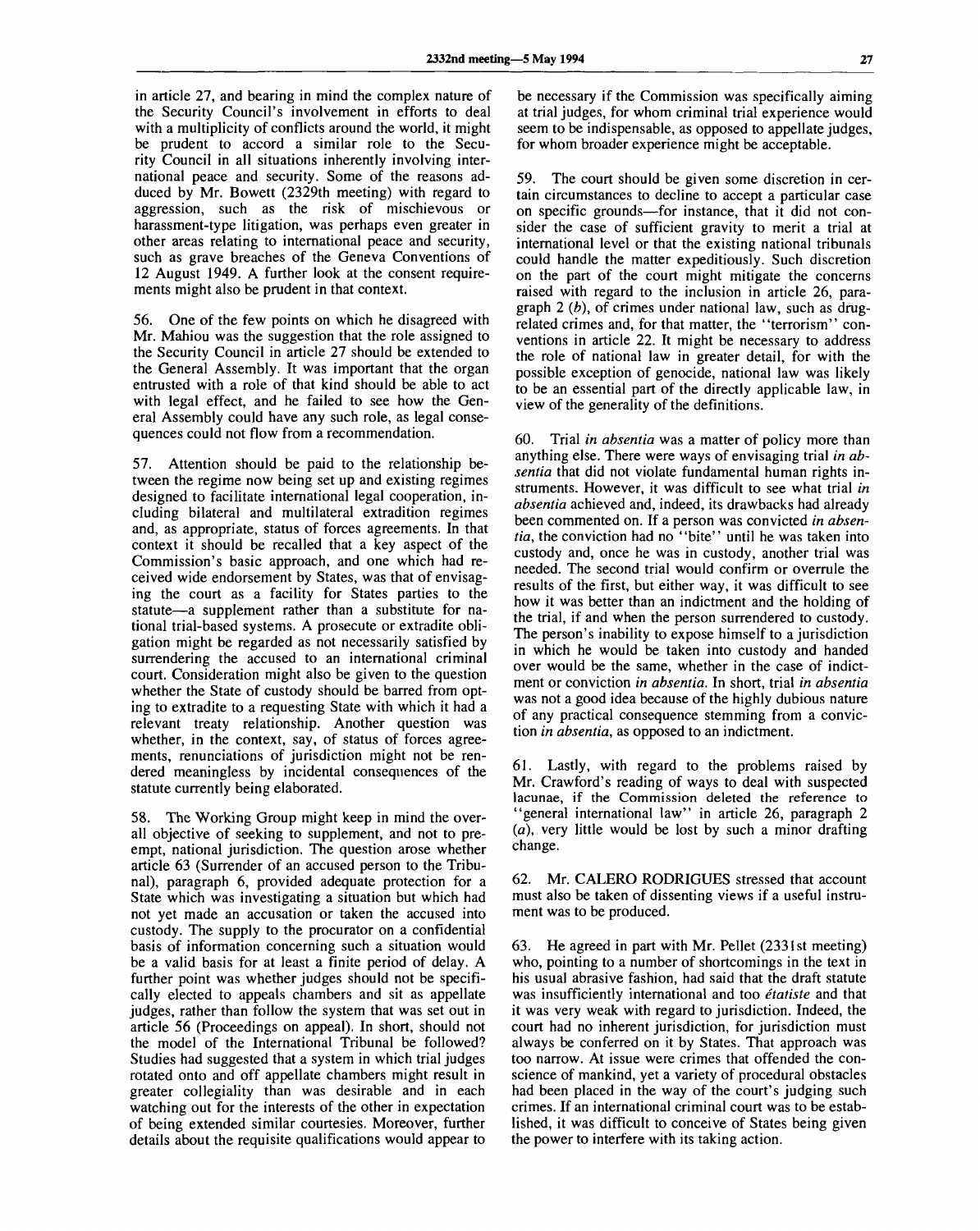64. That was all a consequence of the system adopted for defining crimes, especially in article 22. The end result was unsatisfactory. There was no point in a State being a party if it did not accept the court's jurisdiction. If a suspect went to the territory of a State of which he was a national, that State could block the action of the court for a crime under article 22. Under article 26, if the suspect was in any State other than the State of his nationality or the State in which the crime had been committed, that third State could decide that the court could not judge the case. Clearly, that was not justified.

65. It should be remembered that criminal law required precision, whereas customary law had none. It was difficult to admit that a mere affirmation that an act was a crime under international law meant the act could form a case to be tried in an international court. In his view, that situation could easily be remedied, and there he disagreed with Mr. Pellet: the draft Code of Crimes against the Peace and Security of Mankind would be just the place for a precise definition of crimes against humanity or crimes of aggression. The Code had begun as a substantive code of criminal law. At the time, the Commission had not known which jurisdiction would apply. The time was ripe to make the Code and the court complementary. Provisions under the Code could avoid all the complications created by articles 22 to 26. Even if some States still objected to the Code, they might be convinced if the Code and the court supplement each other.

66. Mr. Sreenivasa RAO said that he questioned the assumption that, if a State had the right to refuse jurisdiction, it would invariably do so. Granting that right to States was merely recognizing certain realities. The proposed statute relied on a common commitment to overcome pressing problems. The international community was outraged by certain crimes and sought to create ways to deal with them. The right of refusal was inherent in all bilateral and multilateral arrangements, but that did not mean it was always exercised. Creating a court that could drag cases before it would frighten off States.

67. Restrictions did not mean that jurisdiction was thwarted. It only meant that jurisdiction must work within certain limitations. Indeed, the very presence of restrictions made it much more likely that States would be prepared to accept the statute than would otherwise be the case. Actually, the Charter of the United Nations would not have been adopted if the United Nations had been granted greater powers.

68. He welcomed the draft statute. Its advantages certainly outweighed any negative aspects it might have.

69. Mr. VILLAGRAN KRAMER said he agreed with Mr. Rosenstock and with Mr. Calero Rodrigues on two particular points. Two years previously, when the Working Group had been set up, the possibility had been explored of establishing a court as a United Nations mechanism and he had been asked to examine such a trial mechanism linked to the United Nations. At the time, he had pointed out in the Working Group that the General Assembly did not have more powers than those assigned to it in the Charter of the United Nations and that it could not transfer to a jurisdictional organ more authority than it possessed. Secondly, an entity of the kind envisaged required a financial commitment, something that always implied a treaty or a protocol. Accordingly, the option of such an organ being created by the Assembly had been rejected as not viable. As to the Code of Crimes against the Peace and Security of Mankind, it was not a question of whether such an instrument was or was not inseparable from the court; the court was now being viewed in a different light than it had been several years ago.

70. He proposed a simple exercise: did international crimes exist independently of treaties or not and were there international crimes described in treaties that had not been ratified? If so, such crimes should be placed in a code. It would then be possible to define from the outset what was meant by war crimes, crimes against peace, crimes against humanity, and so on. That implied that the court would have jurisdiction to try crimes without the prior consent of States. It was only logical that, if international crimes did exist, a mechanism with the requisite jurisdiction must exist to try them. International treaties were another matter. The crimes defined therein would be crimes only for those States that had ratified the treaties. Thus, there would be a great difference between crimes committed under international law and acts characterized as crimes in certain treaties.

71. The fifth report of the Special Rapporteur on the topic of State responsibility<sup>10</sup> also contemplated international crimes that were serious violations of *erga omnes* obligations, provided that those obligations had been established to protect the interests of the international community as a whole. Hence, what the Commission was doing in the field of international criminal law would also be reflected in the law on the responsibility of States. Considerable progress had been made in overcoming that duality. It might be useful, in that context, to reverse the order of articles 22 and 26 of the draft statute and to give priority to customary law over the law of treaties. He had already discussed that possibility with Mr. Crawford.

72. Mr. MIKULKA said that he had been tempted by Mr. Pellet's proposal (2331st meeting) to consider the adoption of the statute in the form of two concurrent resolutions of the General Assembly and the Security Council and to conceive of the court as a subsidiary organ of both the Assembly under Article 22 of the Charter of the United Nations and the Council, under Article 29. After careful consideration, however, he had concluded that even such a procedure would not do away with the need for a treaty form of statute to be ratified by the States parties. Yet the adoption of the statute at a given stage by the two concurrent resolutions of the Assembly and the Council might have a certain merit.

73. It was hard to see how the court could be regarded as a subsidiary organ of the General Assembly, because a careful reading of Article 22 of the Charter of the United Nations showed that such a subsidiary organ could only be created for the purpose of the performance of the functions of the Assembly. It would be an excessive interpretation to say that the court should serve the performance of the functions of the Assembly. Con-

<sup>10</sup>  *Yearbook. . . 1993,* vol. II (Part One), document A/CN.4/453 and Add. 1-3.